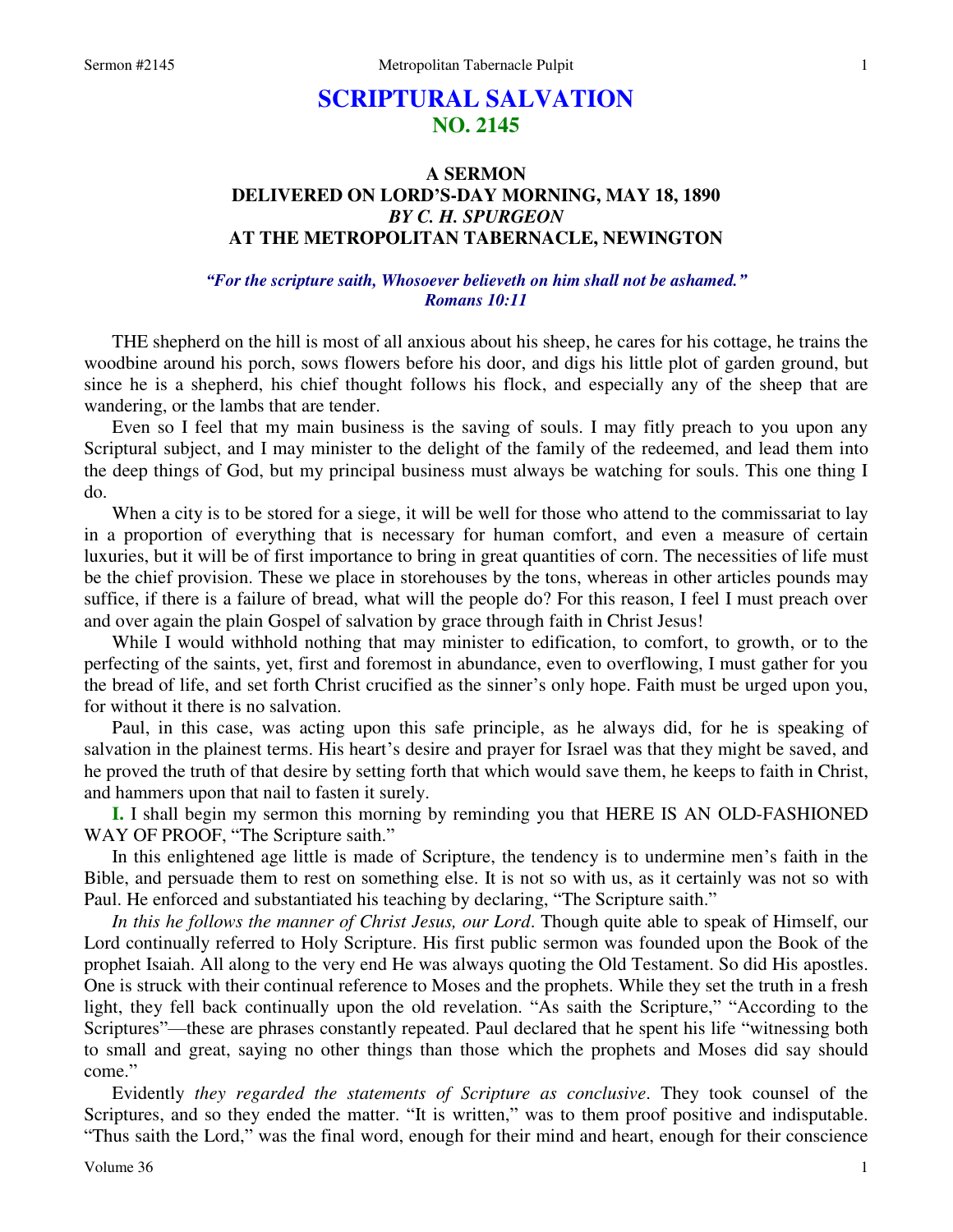and understanding. To go beyond Scripture did not occur to the first teachers of our faith, they heard the Oracle of divine testimony, and bowed their heads in reverence. So it ought to be with us, we have erred from the faith, and we shall pierce ourselves through with many sorrows, unless we feel that if the Scripture saith it, it is even so. "Holy men of God spake as they were moved by the Holy Ghost," and therefore they spoke not erroneously, nor even dubiously.

 In the passage before us we have an instance of *inspiration endorsing inspiration and building thereon*. Paul wrote by the direction of the Holy Spirit, he was himself a fully inspired man, and he had no lack of original speech, yet he falls back upon the Scripture. He calls the Old Testament to bear witness to the doctrine of the New, and in the same act expresses the agreement of the New with the Old. How far have they diverged from the Christian spirit, who begin to question the authenticity and authority of the books of Moses and the prophets!

 Brethren, had Paul been without inspiration, he was so great a saint and so eminent a confessor, that his reverence for the Old Testament would have been a lesson to us, but since we believe this epistle to have been inspired of the Holy Ghost, we are bound, as by divine law, to treat the ancient Scriptures as the great apostle treated them, namely, with absolute deference, regarding them as the sure Word of the Lord.

 To us it matters not what critics may say to shake faith in Holy Writ, their efforts will be all in vain if we are intimate with the Author of these books, and by His Holy Spirit possess a personal sense of His truth, and His wisdom, and His faithfulness. After God has spoken, it little concerns us what the wise men of the world may have to say. They have always spoken against the Word of the Lord, but they have always spoken in vain, and so will they speak, even to the world's end.

 Paul, in saying here, "For the Scripture saith," is referring, I think, to the general sense of Scripture, rather than to any one passage. There are several texts from which it may be gathered that believers shall not be put to shame, such as, "They looked unto him, and were lightened: and their faces were not ashamed." But if the apostle is referring to any one passage of the Old Testament, he is not quoting it verbatim but he is expounding it, and giving its general sense. Assuming that he refers to Isaiah 28:16, I am glad of the lesson which he affords us in a kind of instructive criticism.

 When the Spirit of God Himself deals with Scripture, we can gather from His example how we may deal with it. It is best, as far as possible to quote the very words of Scripture, lest we should err, but we have here a permit to quote the clear and evident sense, and we are allowed to regard that sense as equally authoritative with the exact words.

 Paul quotes, if he quotes at all, from the Septuagint translation rather than from the Hebrew, thus sanctioning a translation. Let us read the words in Isaiah 28:16. "Therefore thus saith the Lord God, Behold, I lay in Zion for a foundation a stone, a tried stone, a precious corner stone, a sure foundation: he that believeth shall not make haste." You see at once the difference between the text as Paul gives it to us, and the original Hebrew.

 Observe, first, that under the guidance of the Holy Spirit, *Paul reads the passage in its largest sense*. The original text is, "He that believeth," but Paul makes it, "Whosoever believeth." That is the true meaning. "He that believeth," means any "he" that believeth, and to make this fact clear, Paul says, "Whosoever believeth."

 We ought to take the promises of Holy Scripture in their widest possible application. When we meet with a passage distinctly referring to one person only, we are allowed to remember that no Scripture is exhausted by one fulfillment. You, being like that person, and in similar circumstances to him, may quote the promise as made to you, for it is intended for the whole class of persons of whom that one person is the representative.

"He that believeth," is in Paul's judgment, nay, in the judgment of the Holy Ghost, tantamount to, "Whosoever believeth." A promise made by man will legally be interpreted in its narrowest sense, but a promise made by God may always be taken in its major sense, since God's thoughts are higher than our thoughts, and His ways than our ways. Everything it will honestly bear, you may pile upon the back of a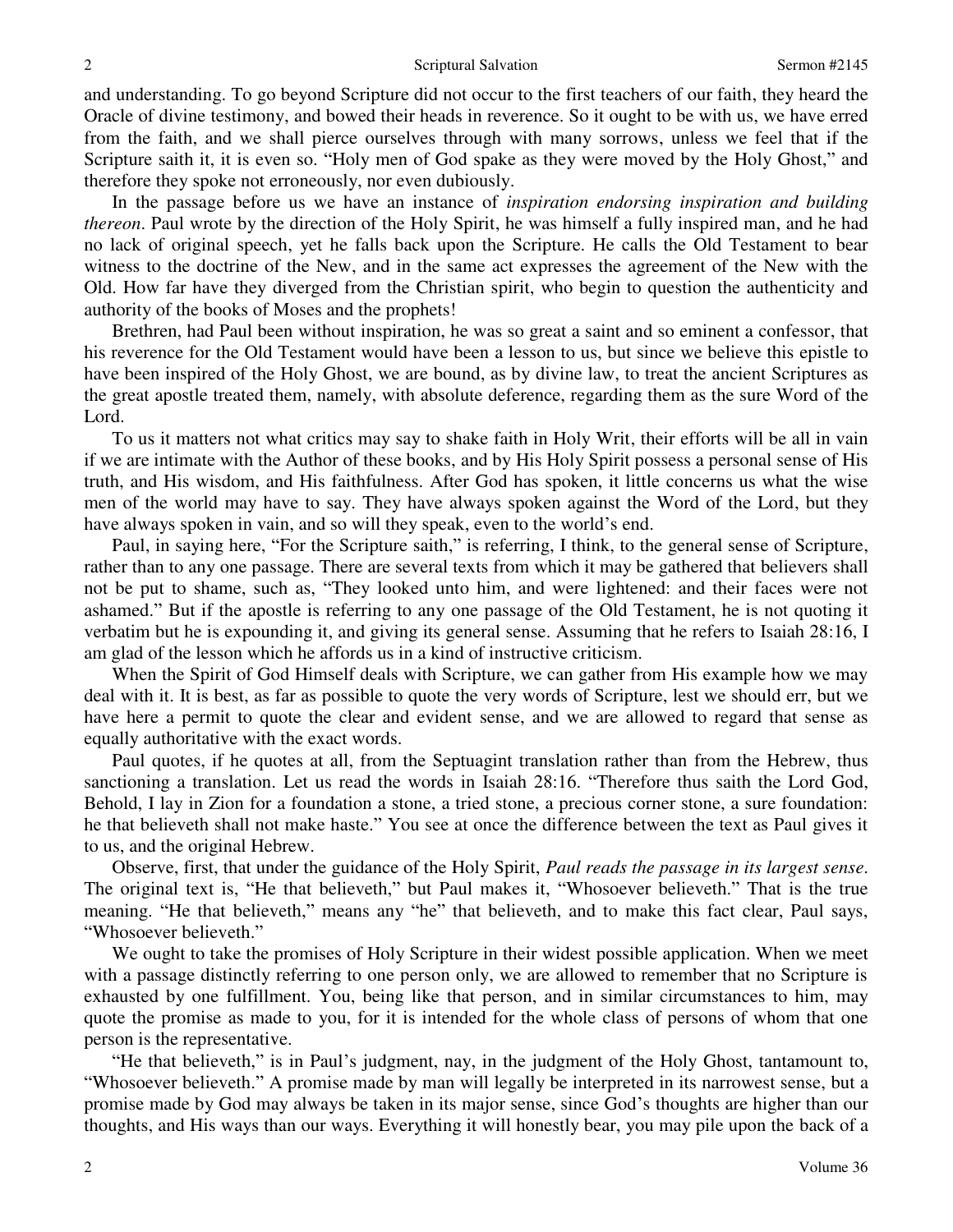divine promise. God loves to see faith taking Him at His word, and He will do for it exceeding abundantly above what we ask or even think.

 Next, note that *Paul reads the verse with the context*. In the Hebrew it is, "He that believeth," but Paul reads it, "Whosoever believeth *on him."* Did he do right to supply the "on him"? Certainly, since he thus gives the sense of the quotation as it stands in the prophet. I said before that Paul is not quoting *verbatim et literatim*, he aims at giving the sense of the passage, and therefore, paraphrases it so as to remind you of its connection. "On him" is necessary to a perfect quotation of the passage as it stands.

 Let us read again, "Behold, I lay in Zion for a foundation a stone, a tried stone, a precious corner stone, a sure foundation: he that believeth"—evidently it is, "He that believeth" in this foundation "shall not make haste." That foundation is not "it," but "Him," for it refers to Christ. Expressions separated from that which comes before them, and follows after them, may not express the writer's mind, and therefore, when we quote from Holy Scripture we should endeavor not merely to give the words which are actually in the text, but to add such words as duly set forth the context. This lesson is worth learning.

 Once more, *the apostle gives us the true and plain meaning* of the text. He leaves the figure which was suitable for Isaiah, but might have been misunderstood by the Romans, and he gives the sense intended by Isaiah in plainer language. The prophet said, "He that believeth shall not make haste." That "making haste," means being fluttered and alarmed, and so being led to run from the foundation. Such a person fled in haste because he was ashamed of his hope. Paul puts aside the drapery of the metaphor to let the uncovered sense stand out boldly. He expounds the Scripture under infallible guidance, and gives its meaning to us in this form, "Whosoever believeth on him shall not be ashamed."

 The true sense of the passage our apostle uses by way of argument, he enforces the promise of the Gospel by the teaching of the prophet. Dear friend, when you go to win souls, go with a clear understanding of the Scriptures, and then quote those Scriptures frequently, if you would have power over the minds of men. Do not think to convince sinners by your own fine phrases, but use the words which the Holy Ghost teaches.

 If you want to bring souls to faith in Christ, remember that faith is begotten by the Word, for "faith cometh by hearing, and hearing by the word of God." The more of the true sense of the Word of God we can compress into our exhortations, the more likely shall we be to succeed in our gracious design. This is Paul's mode of argument, "the Scripture saith," and we know no better.

**II.** And now, secondly, we have before us A SIMPLE STATEMENT OF THE WAY OF SALVATION, "The Scripture saith, Whosoever believeth on him shall not be ashamed."

The way of salvation is to believe on Christ, whom God has laid in Zion for a foundation.

 What is believing on Him? It is *trusting in Him*. The language is not "Believe Him"—such belief is a part of faith, but not the whole. We believe everything which the Lord Jesus has taught, but we must go a step further and trust Him. It is not even enough to believe in Him as being the Son of God, and the anointed of the Lord, but we must believe *on* Him, just as in the building (for that is the figure used by Isaiah) the builder takes his stone and lays it *on* the foundation. There it rests with all its weight, there it abides.

 The faith that saves is not believing certain truths, nor even believing that Jesus is a Savior, but it is resting *on* Him, depending *on* Him, lying with all your weight on Christ as the foundation of your hope. Believe that He can save you, believe that He will save you, at any rate leave the whole matter of your salvation with Him in unquestioning confidence. Depend upon Him without fear as to your present and eternal salvation. This is the faith which saves the soul.

 Notice, next, that this faith is *believing on a person,* "He that believeth on"—*it?* No! On "HIM." Our faith is not based on a doctrine, or a ceremony, or an experience, but on "Him!" Our Lord Jesus Christ is God, He is also man, He is the appointed and anointed Savior. In His death, He is the propitiation for sin; in His resurrection, He is the justification of His people; and in His intercession, He is the eternal guarantee of their preservation. Believe *"on him."* Our faith fixes herself upon the person of the Lord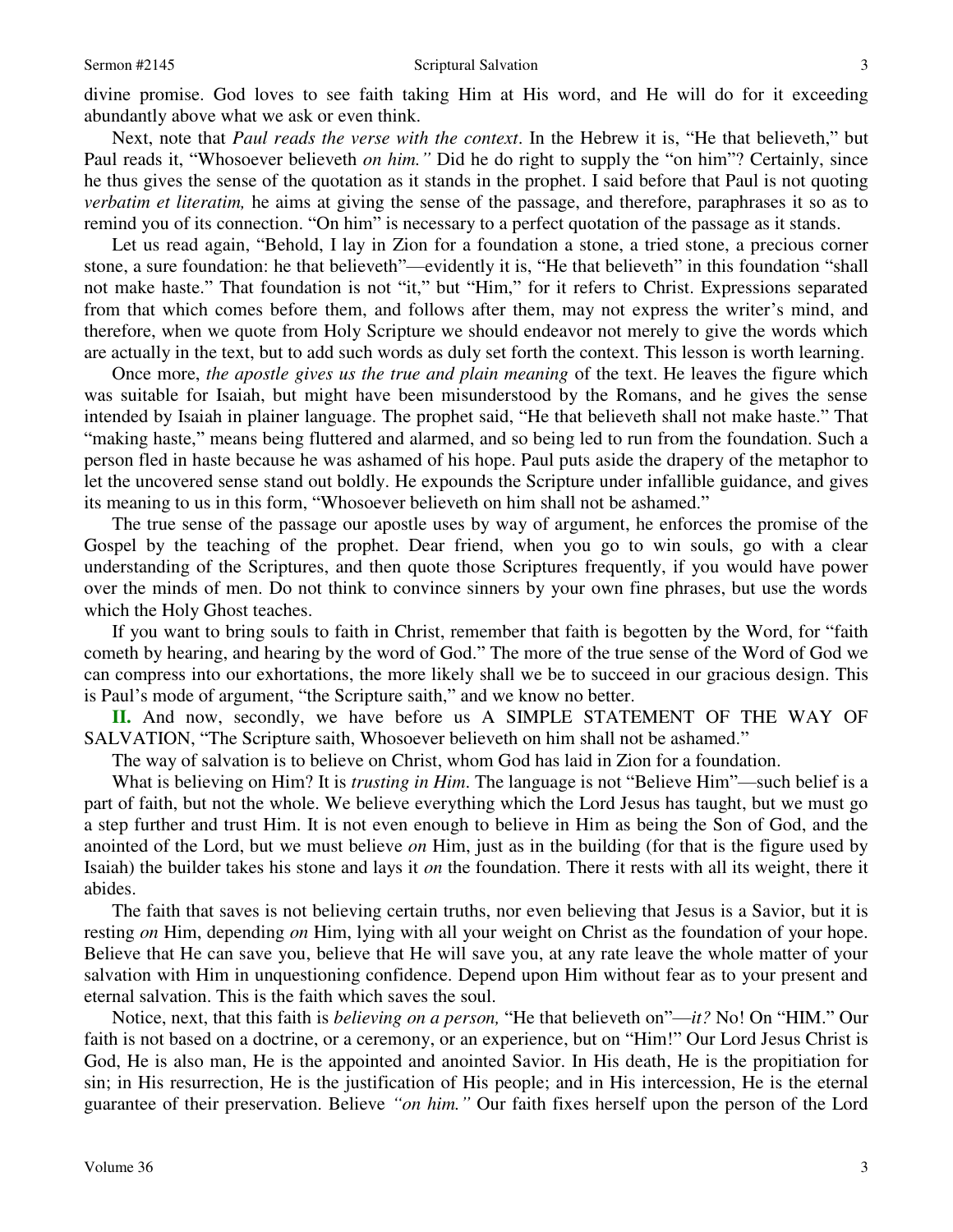Jesus as seen in His sufferings, His offices, and His achievements. "Whosoever believeth on him shall not be ashamed."

 The text refers to *the truth of the trusting*. The apostle does not say, "Whosoever believeth on him with full assurance, or with a high degree of confidence, shall not be ashamed." No, it is not the *measure*  of our faith, but the *sincerity* of our faith which is the great question. If we believe on Him at all, we shall not be ashamed. Our faith may be very trembling, and this will cause us sorrow, but a trembling faith will save. The greater your faith, the more comfortable for you, but if your faith is small as a grain of mustard seed, it will save you. If your faith can only touch the hem of the Savior's garment behind Him, it will heal your soul, for "Whosoever believeth on him shall not be ashamed." Is there not blessed comfort about this assurance?

 Observe, again, that all depends upon *the presence of this trusting,* and not upon the age of it. "He that believeth on him," this relates to the immediate present. Perhaps the truster has only believed on Jesus during the last five minutes. Very well, he does believe on Him, and he shall not be ashamed. Some of us are glad to remember that we were built on the sure foundation more than forty years ago. But the length of years during which we have believed does not enter into the essence of the matter, believers are saved whether their faith has lasted through half a century or half an hour. "Whosoever believeth on him," takes in the convert of this morning as well as the hero of a thousand fights. My newly-believing friend, I am sorry you have put off faith so long, but still, I am greatly glad that you have believed at all, for your faith shall not be put to shame.

 One other remark needs to be made before I leave this point. Note *the soleness of the object of faith*. "Whosoever believes *on Him."* Nothing else is mentioned in connection with the Lord Jesus, who is the sole foundation. It is not written, "He that believeth on Jesus nine parts out of ten, and on himself for the other tenth." No! "Whosoever believeth *on him"*—on Him alone. Jesus will never be a part Savior. We must not rest in part upon what we hope to do in the future, nor in part upon the efficacy of an outward ceremony. No! The faith must be *"on him."*

 Both feet must be on the Rock of Ages. The whole stone must rest on the foundation. Take Christ to be the sole Savior of your soul. I saw written at the foot of a cross in France, "SPES UNICA"—Jesus is the lone hope of men. There is but one star in your sky, sinner, and that star is the Star of Bethlehem! There is but one light for the tempest-tossed mariner on the stormy sea of conviction of sin, and that light is the Pharos of the Cross. Look there! Look there! Only there, "For the Scripture saith, Whosoever believeth on him shall not be ashamed."

 Now if any soul here perishes, it will not be my fault. However feebly I may preach this morning, I shall go home satisfied that I have set before you enough for your salvation, if you be willing and obedient. I have most plainly set before you the way of salvation. What more can I do? I can bring the horse to water, but I cannot make him drink; I can set the water of life before you, but I can do no more if you turn away from it. If you accept the Lord Jesus and believe on Him, you shall not be ashamed, but if you put Him far from you, you will die in your sins, and your blood will be upon your own heads.

**III.** So I pass on to the third point, THE GLORIOUS PROMISE TO THOSE WHO OBEY THE GOSPEL. "The Scripture saith, Whosoever believeth on him *shall not be ashamed."*

 Take the Hebrew form of it first, *"shall not make haste."* When a man builds his hope upon the Lord Christ, he is not driven into worry and hurry. He quietly walks with God, and does not haste through fear. They say that the floods are out, that the winds are howling, that the rains are descending, he that trusts in a refuge of lies may well make haste to flee, but he that has built his house upon the rock, quietly answers, "The flood is coming, I supposed it would. The rains are falling, I expected that they would. The winds are blowing, I was forewarned of the tempest, and I am prepared for it by being on the rock!" His house will stand. He will never be ashamed of its foundation. In patience he possesses his soul.

> *"Calm 'mid the bewildering cry; Confident of victory."*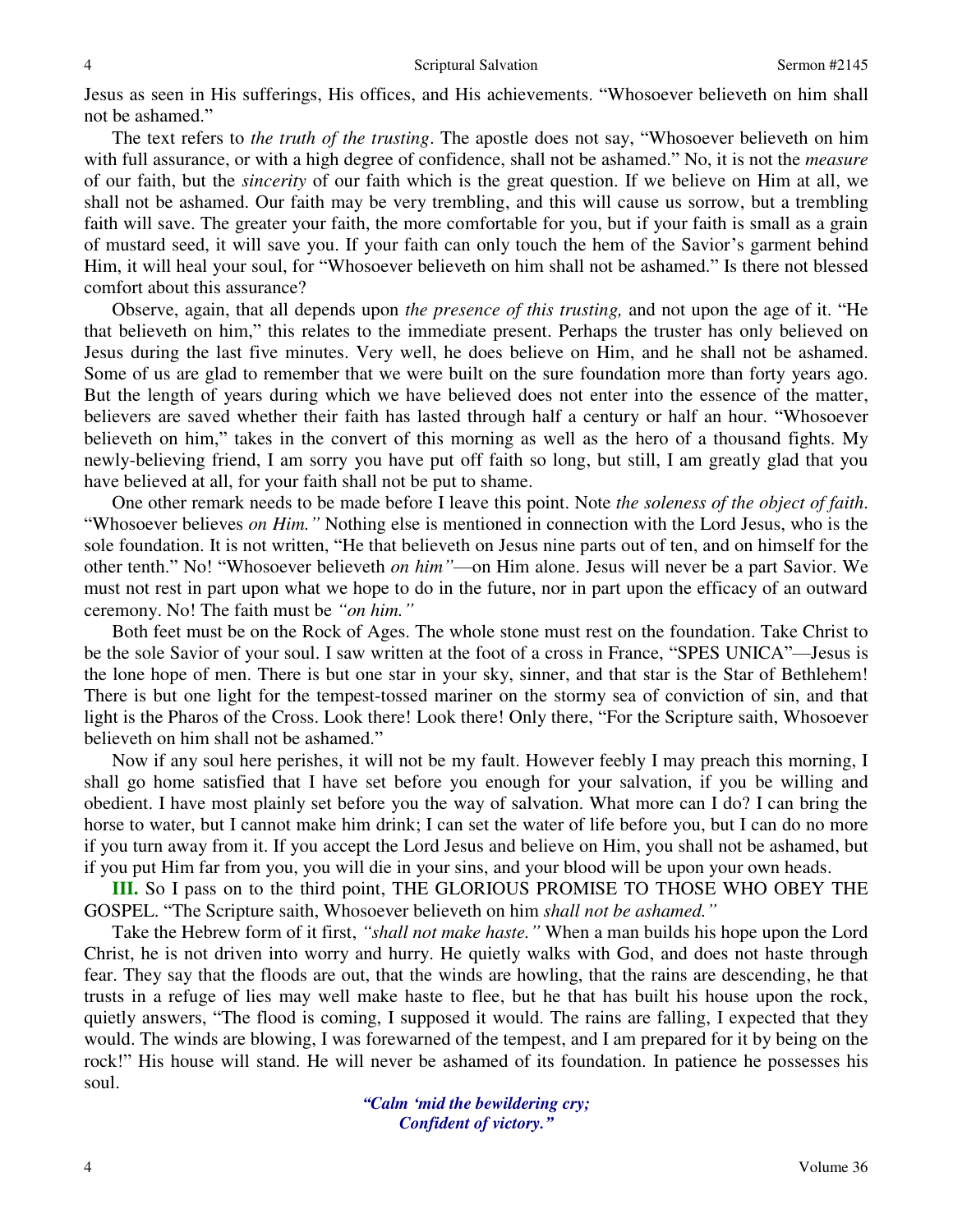#### Sermon #2145 Seriptural Salvation

 The Holy Spirit's reading of the Holy Spirit's Word in the Old Testament is, "He shall not be ashamed," and this means that *he shall not be ashamed at any time by discovering that he has been deluded*. Men are ashamed when their hopes fail. If a man has an expectation of eternal life, and on a sudden he sees his hope dashed to shivers, is he not ashamed? If on his dying bed his confidence should turn out to be based on a falsehood, how ashamed he will be! He will then say, "I am ashamed to think I did not take more care. I am ashamed that I followed my own judgment instead of God's Word." They shall lie down in sorrow who find their hope to be as a spider's web.

 It will be an awful thing in our last moments, when we most need comfort, to be driven to despair by the wreck of our confidence. If any of you are trusting in your gold, it will turn out to be a poor confidence when you are called upon to leave all earthly things. I have heard of one who, on his deathbed, laid bags of money to his heart, but he was forced to lay them away and cry, "These will not do! These will not do!"

 It will be a sorry business if we have been trusting in our good temper, our charity, our patriotism, our courage, or our honesty, and when we come to die shall be made to feel that these cannot satisfy the claims of divine justice, or give us a passport to the skies. How sad to see robes turn to rags, and comeliness into corruption! How wretched to regard one's self as covered with a garment fit for Christ's great wedding feast, and then to wake out of a dream and find one's self naked? You will never have this vexation of spirit if you take Christ Jesus to be your confidence. So far from being ashamed, you will boast in the crucified Savior, yea, you will vow with Paul, "God forbid that I should glory, save in the cross of our Lord Jesus Christ."

 Furthermore, dear friends, he that believes on Christ *shall not be ashamed to own his faith*. This is a sharp saying, and it cuts as a razor. I wish it would make a great gash in cowardly spirits. "Whosoever believeth on him shall not be ashamed." Some think they believe on Christ, and yet they are ashamed to own their faith in the Lord's appointed way, or indeed in any way. If they are in ungodly company, they do with their faith as they do with their dog when a friend comes in, they say, "Lie down, sir." Because it is inconvenient to be known to be a believer, they treat the Lord Christ as they would treat a dog.

Some of you have never made a confession of your Lord, what will become of you? "Oh," say you, "do not say hard things!" I do not say them out of my own head, let me read the passage to you from verse ten, "For with the heart man believeth unto righteousness; and with the mouth confession is made unto salvation. For the Scripture saith, Whosoever believeth on him shall not be ashamed."

 What is the meaning of the whole passage? I cannot shut my eyes to the truth, that it speaks of confessing Christ, and declares that he who really believes on him will not be ashamed of it. If you, my hearer, are ashamed of your Lord, your faith is not real, or to say the least of it, you have cause to suspect that it is not. If you are ashamed, you are an unbeliever, for "Whosoever believeth on him shall not be ashamed." The Christian's song is—

> *"I'm not ashamed to own my Lord, Or to defend His cause; Maintain the honor of His Word, The glory of His cross."*

For my own part, I have often said, and I cannot help repeating it yet again—

*"Ever since by faith I saw the stream His flowing wounds supply, Redeeming love has been my theme, And shall be till I die."*

I am not ashamed of my hope, I love to state it, to glory in it, and to make it widely known. I heard of a "modern-thought" minister of some repute, that a person asked him, "Sir, what is your theory of the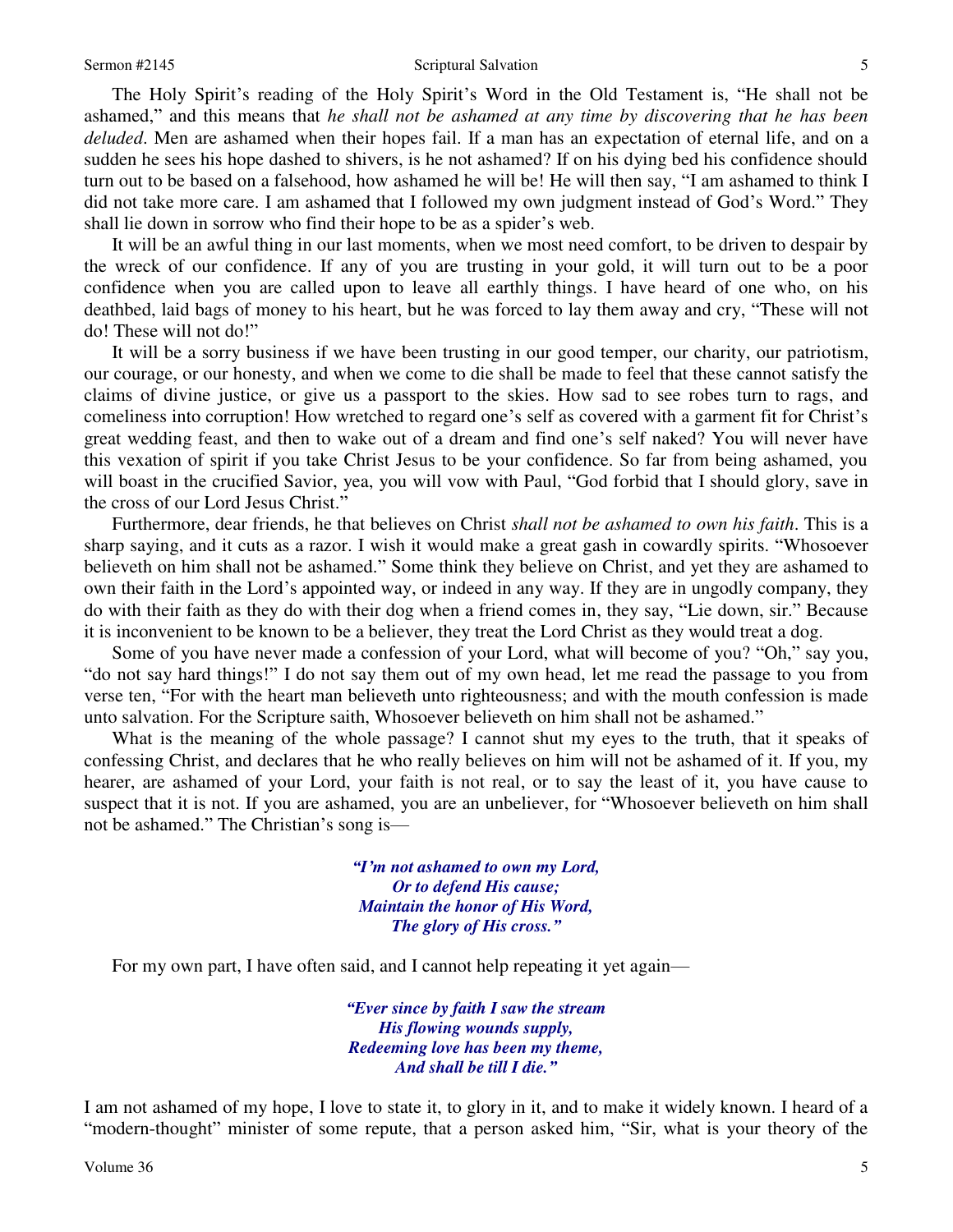atonement?" He replied, "My dear sir, I have never told *that* to any living person, although I have been a preacher for years, and I am not going to commit myself now." He seemed to think that this was rather a wise thing. My course runs in the opposite direction, I believe in the vicarious sacrifice of Christ, and I am not ashamed of the old-fashioned doctrine. "He loved me, and gave himself for me," why should I be ashamed to own it? I will not believe anything that I dare not preach. I have a grave suspicion that it will go ill at last with the man who has one faith for the public and another for himself. We should be ashamed at being ashamed of Christ and His truth.

 Still, this is not all the meaning of our text, *the believer shall have no cause to be ashamed*. Let me try to illustrate this assertion.

We shall not be ashamed because our faith is proved to be unreasonable. When a man is convicted of believing an absurdity, he is ashamed. But there is nothing unreasonable in the truth that "God so loved the world, that he gave his only begotten Son, that whosoever believeth in him should not perish, but have everlasting life." I will not say that reason teaches this grand fact, for reason could not reach so high. This truth is above reason, but it is not contrary to reason. When you get some idea of the infinite goodness and justice of God, it will not seem unreasonable that He should be willing to forgive sinners, nor unreasonable that He should devise a way by which He can do this without injury to His moral government.

 There is a sweet reasonableness in the provision of a Substitute for guilty men, and a still sweeter reasonableness in the salvation of those who believe in the Lamb of God. In fact, the Gospel system is so blessedly reasonable, that when it comes home to the enlightened understanding it carries the mind by storm. I have seen love at first sight with many a man who, for the first time, has heard how God is "just, and the justifier of him which believeth in Jesus." It has seemed so Godlike a method, that the man has accepted it at once, it bore its proof in its face.

 Next, we are not ashamed because our faith has been disproved, for it has never been disproved. No man has been able to prove that the Son of God was not here on earth, and that He did not die on the cross, the "just for the unjust, to bring us to God." The resurrection has never been disproved, nor the ascension, nor the descent of the Holy Ghost. Nothing has overthrown apostolic testimony. To cavil at a statement is not to disprove it. To make it a matter of coarse jest is not to disprove it.

 The apostles and their companions bore public witness, and died because of their solemn conviction of the truth of their testimony. They were simple men, who could not have invented the Gospel story if they would, and they were good men, who would not have invented it if they could. Until men can prove that there was no Christ, and no propitiation for sin, we shall not be ashamed to believe on Him.

 We shall never be ashamed of believing on Jesus, because by experience we shall find it to be unsatisfactory to our conscience. No, no. We are more than content with the ground of our trust in this respect. Well do I remember when I first gripped the thought that Jesus suffered in my place and stead, and that I, looking to Him, was saved. I felt a peace like a river, ever flowing, ever deepening, ever widening. My former trouble had arisen from the question—how could God, as a righteous judge, pass by my violation of His holy law?

 Sin is not to be viewed as a personal offense to God, as a Being, but a rebellion against His laws as the Judge of all the earth, who must do right. How could He wink at sin? How could He treat the guilty as the innocent? When I saw that He did not wink at sin, but that Jesus came to vindicate the divine law by suffering in our place, I rested with all confidence on that blessed fact. My heart said, "It is enough," and today it still cries, "It is enough." My conscience has never raised a question about the security furnished by the ransom of the Lord Jesus.

 My heart remains perfectly at ease now she knows that "He his own self bare our sins in his own body on the tree." If the nature of God had not required an atonement for sin, the conscience of the sinner might have needed it. The righteous apprehension of conscience as to wrath to come demands a vindication of the law. Because we have this vindication in Christ we are not ashamed.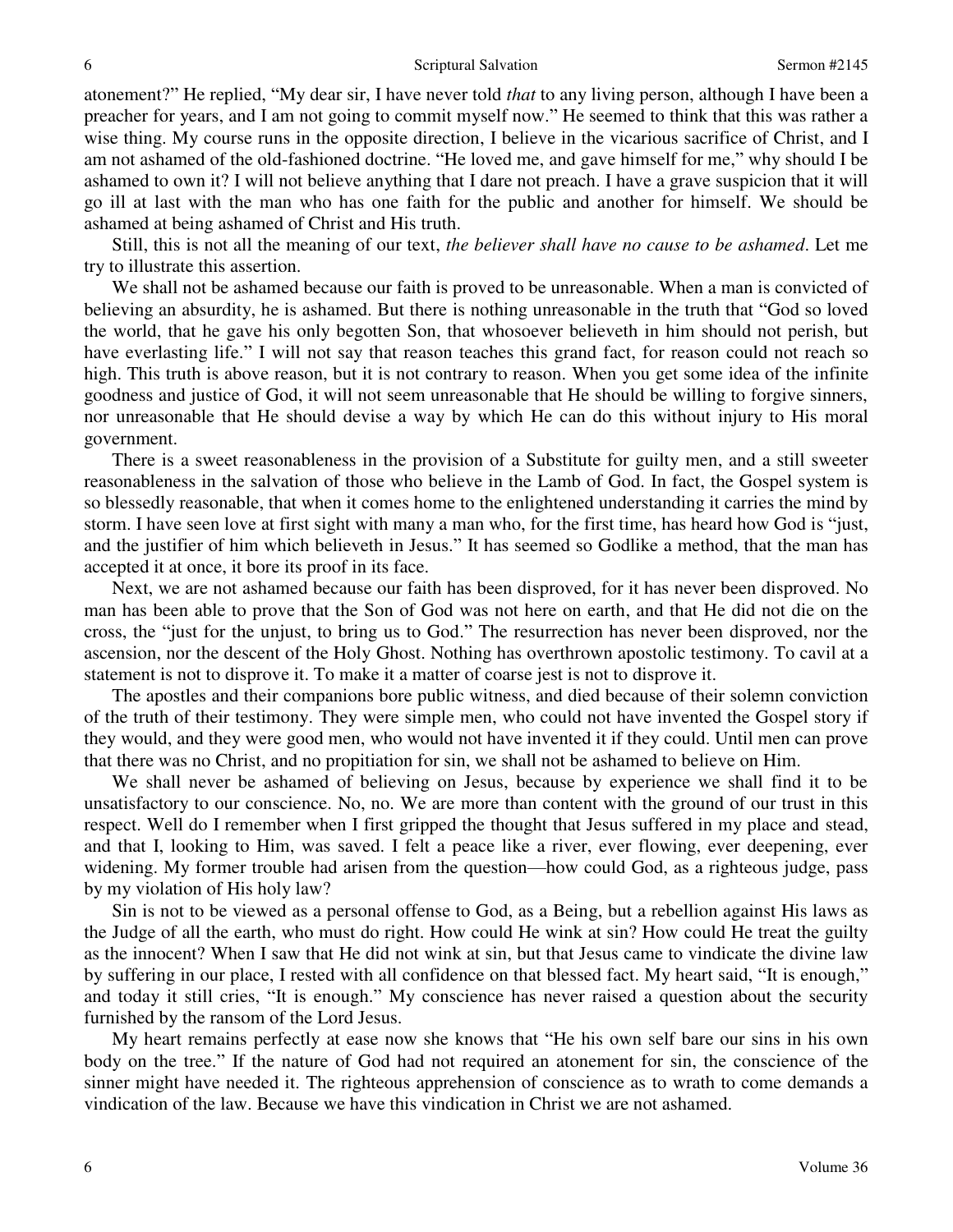#### Sermon #2145 Seriptural Salvation

 We are not ashamed of the Gospel of salvation by faith in Christ because it proves inoperative upon our lives. I remember the witty Sidney Smith, who by mistake figured as a clergyman, managed to come into collision with the Methodists, and he charged them with so much preaching faith that good works were at a discount. Surely he never heard Mr. Wesley. I venture to say that the Methodists produced more good works than Mr. Smith's preaching ever did. If any say to us, "This faith of yours takes you off from trusting in works," we answer, "It does, but it does not take us off from practicing them."

 Faith is the mother of holiness and the nurse of virtue. The lives of the Puritans who taught the Gospel of faith in Christ were infinitely preferable to the lives of those Cavaliers who believed in human merit. The fact is, that men who believe in the Lord Jesus Christ have even been ridiculed for being over much, and rated for a sort of moroseness of morality, but history has never afforded the least support to the charge that they were indifferent to morality. Indifferent to morality? We never knew what holiness was until we believed in Jesus. We had no aspirations after purity till we were saved by Him. The spiritual effect of faith in Jesus is of the noblest. Oh that we could display more of it!

 We are not ashamed to challenge investigation as to the philanthropic effect of faith in the Gospel. If anyone should sneer, and say, "You believers think yourselves saved, and so you are comfortably unconcerned as to what becomes of others." I should answer, "What a lie!" We love the souls of men, and we have proved it in our ministry, and in our incessant efforts to save them. We have gone with breaking heart and bowed head because certain of our hearers remain in unbelief. I can appeal to you all, that my ministry has been full of earnest expostulations, affectionate appeals, and tearful entreaties.

God is our witness how truly we can say our heart's desire and prayer to God for others is, that they may be saved. We are not ashamed to say that the ministry of those who believe alone in Christ, and who know assuredly that they are saved by grace, has about it, as a rule, a greater power to win souls than the ministry of those who preach other gospels. We say no more, lest we become fools in glorying. We are not ashamed of our hope on this ground.

We are never ashamed of it, again, as to its operation upon others. When I look back through my life, having preached nothing in this place but faith in Christ as the way of salvation, I can, without any effort of memory, remember many drunkards made sober, harlots made chaste, lovers of pleasure made lovers of God. Many have been reclaimed from among the poorest and most degraded, and some from the rich and vicious. We have seen what faith in God has done by lifting them from the level of selfishness to the heights of grace.

 If we had to go down into the worst slum of London we would not wish for anything better than to preach Christ crucified, and if we had to visit the gayest hells of the West End, we would not wish for any theme more powerful than the cross of our Lord Jesus. "Believe and live" is still a charm most potent. We have no cause to be ashamed of what the truth of God has done in ages past, and is doing even at this day.

 I will tell you when we should be ashamed of our hope, and that would be if we saw it repudiated by dying saints. It is all very well to be a believer when you are young, in health, and can go about your business, but how will it fare with men and women, when they are called to go upstairs and suffer, and never to come down again till carried to their long home? How does the Gospel serve them when they know that they cannot live another week? What is the condition of believers on the brink of the grave?

 Those who believe in Jesus are calm and happy, frequently they are exultant, and the bed can scarcely hold them because of their supreme joy in the prospect of being with their Lord. I am not telling you idle tales, brothers and sisters. Many of you know that I speak the truth, for it is of your own relatives that I am speaking of now. Our people die well. We have no occasion to be ashamed. Tested by the dying of our fellow believers, we are not ashamed of the Gospel.

We might be ashamed, once more, if we could be out-bidden in our prospects by some other system. What form of religion offers more to the believer than the system of grace and simple faith in Jesus? Nowhere in the world, that I know of, is there any other system of religion which promises sure salvation to its followers. The Roman Catholic system does not at all provide for present and everlasting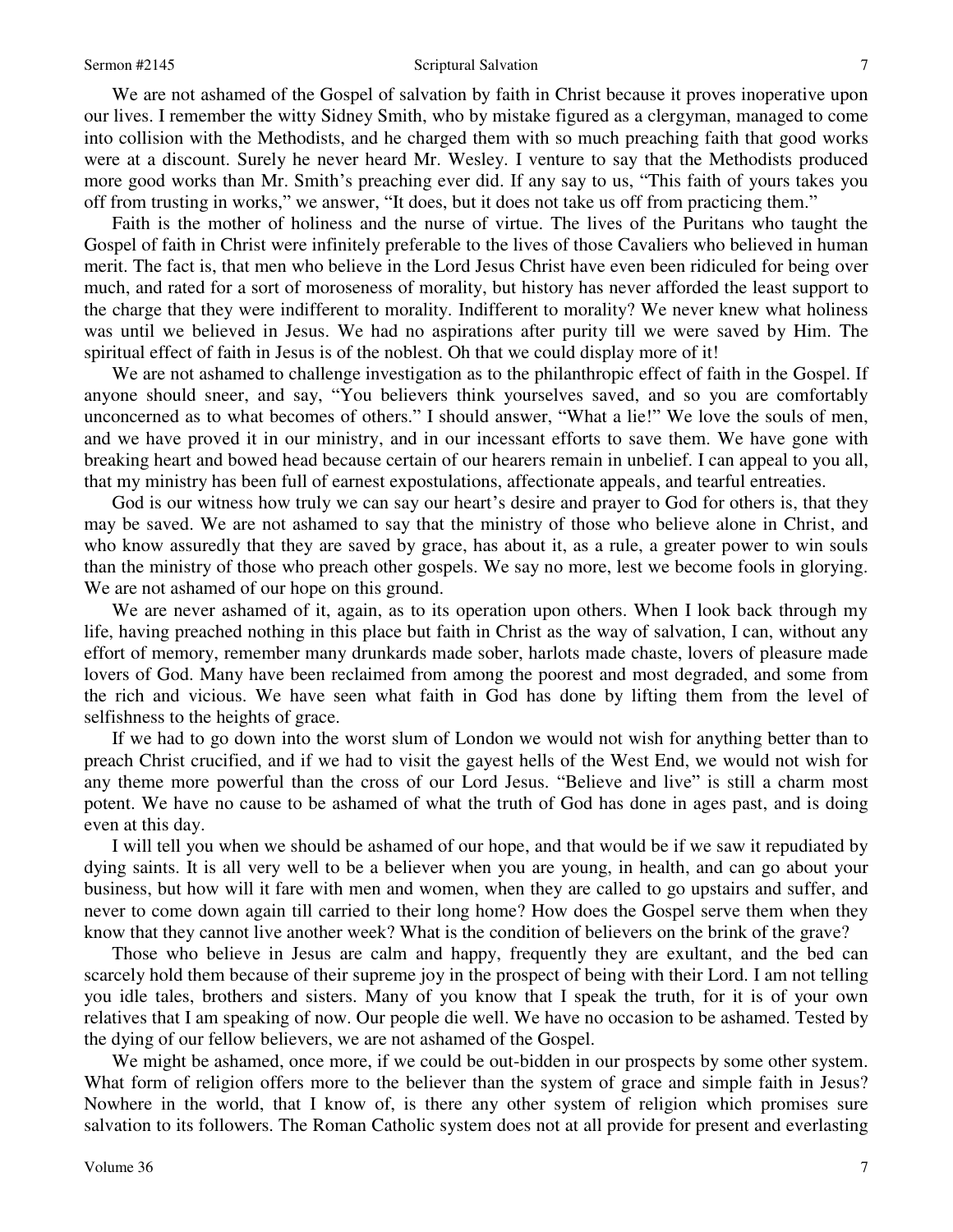salvation. What does it provide for? For your getting out of purgatory in due time, and no more. When I was in the Church of St. John Lateran, at Rome, I read a request for prayer for the repose of the soul of his Eminence, Cardinal Wiseman. Now Cardinal Wiseman was a great man, a prince of the church, but yet he is somewhere in the other world, where he is not in repose, so this request indicates. There must be a very poor outlook for an ordinary Catholic.

 For my part I would give up so cheerless a hope, and become a believer in the Lord Jesus Christ, and go to heaven. "Whosoever believeth on him shall not be ashamed." When the best Catholic finds himself in purgatory he will be ashamed, and will say, "Oh, that I had taken to the way of trust in the allsufficient merit of the Lord Jesus, for then I should have been covered with His righteousness, and should have been with Him where He is."

 Beloved friends, our rivals do not outbid us. Our Gospel brings immediate pardon for every sin, a gracious change of nature, the regeneration of the heart, and the preservation of the soul to Christ's eternal kingdom and glory. Hallelujah!

**IV.** I have done, when I say to you, lastly, that in my text we see A WIDE DOOR OF HOPE FOR THE SEEKER.

 Read that word, "whosoever," whosoever, whosoever. I must keep on ringing that silver bell. It rings in the thirteenth verse—"Whosoever shall call upon the name of the Lord shall be saved." It rings in the text—"Whosoever believeth on him shall not be ashamed."

 No secret decree has ever been made to shut out any soul that believeth on Him. God has not spoken in secret in a dark place of the earth, and said, "Such a man may believe in Christ, and yet he shall be lost." Do not be afraid of this, for it is impossible.

 No measure of sin in your past life can deprive you of this promise. "Whosoever believeth on him," though he had been a murderer, or a thief, or a drunkard, or an adulterer, or a liar, or a blasphemer, shall find his faith removing his sins through the blood of Jesus, and renewing his heart by the Holy Spirit. *"Whosoever* believeth on him shall not be ashamed." Says one, "I shall always be ashamed that I have so greatly transgressed." Yes, I know, but still you shall be so perfectly pardoned that your sin shall be blotted out, and you shall not remember the shame of your youth.

"But I do not feel as I ought," says one. You shall feel aright if you will believe on Him. You shall not be shut out of the promise through any want of sensitiveness. It is not said, "Whosoever believeth on him and is sensitive to a high degree shall be saved." No, "Whosoever believeth on him." You ought to be sensitive, you ought to be tender, you ought to be grieved for sin, and you shall be if you believe on Him. If you believe on Jesus, He will give you true repentance and deep self-abhorrence, but you must come to Jesus for these things, and not try to find them in your own depraved hearts. Nothing limits this "whosoever," "Whosoever believeth on him shall not be ashamed."

"Alas," cries one, "I have a strong besetting sin, I have a hot temper, or fierce lusts, or a desperate thirst for drink." Yes, I know, but if you believe on Him you shall not be ashamed, for these shall be conquered and destroyed. You shall be helped to fight against them until you get a complete victory, and so you shall never be ashamed.

"Ah," says one, "but I once made a profession, and I have gone back." Yes, but "whosoever" does not shut out the wanderer. Backsliding is a great and bitter evil, but he that believeth is justified from every sin. "Though your sins be as scarlet, they shall be as white as snow; though they be red like crimson, they shall be as wool." Come, then, with your heaped up sins and be unburdened. Come, though seven devils dwell within you, come to have them driven out, and yourself made white in the blood of the Lamb. Come, for you shall not be ashamed.

 Let no man stand back and say, "I dare not come." Remember, the word of the Savior, "Him that cometh to me I will in no wise cast out." "In no wise," that is, for no possible reason. "Oh, but my birth was shameful." I may be speaking to one who is illegitimate. This is no barrier, for children of shame may be made heirs of glory. The Lord rejects none, however uneducated, coarse, or dull they may be. Neither does race offer hindrance. Be you an Englishman or a Chinaman, there is no difference. White,